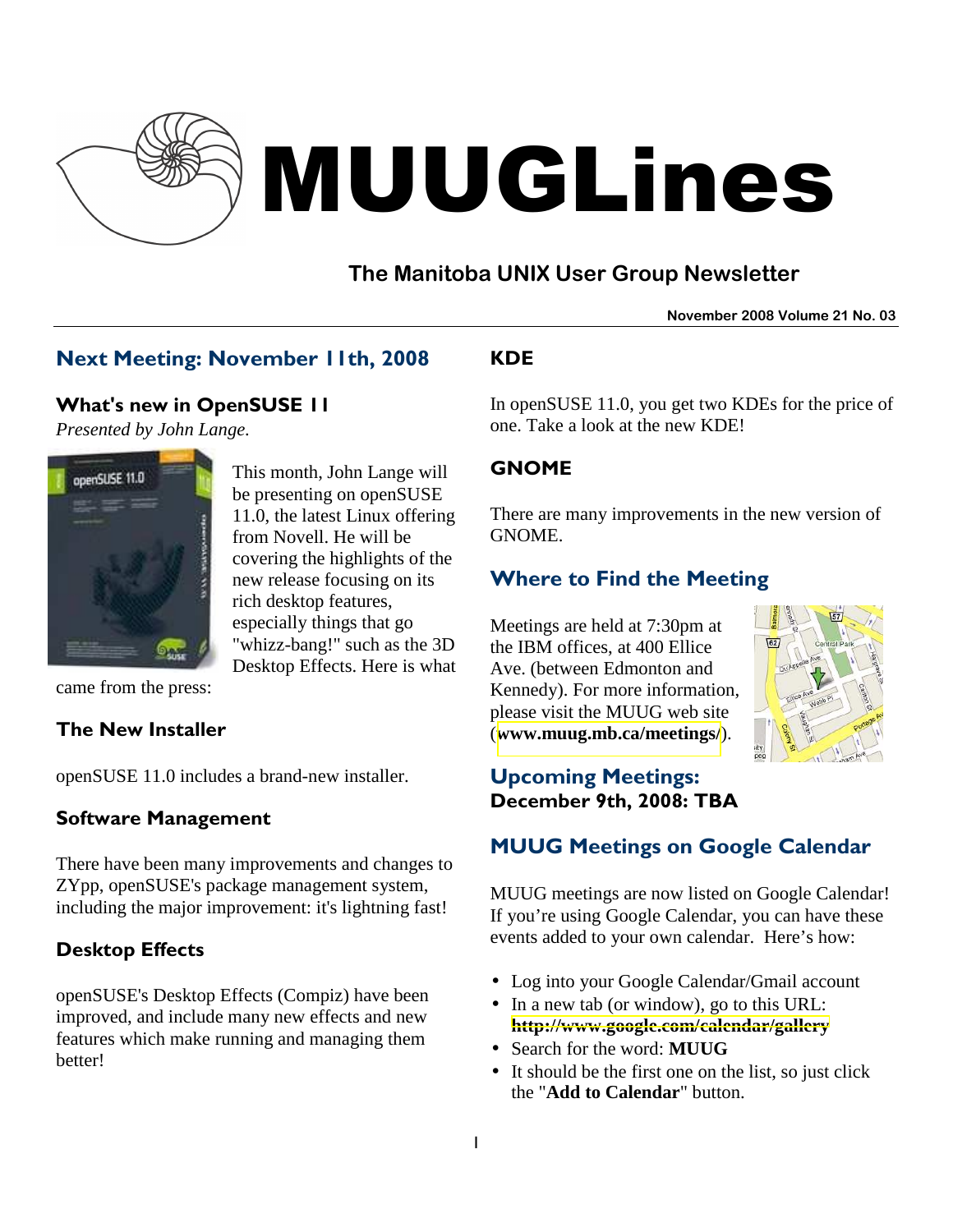#### MUUG Board Election Results, Hello Sean… Goodbye Shawn

The following nominees have been elected by acclamation, at the October 2008 MUUG general meeting, as directors to the MUUG Board:

**Sean Cody, Senior System Administrator, Prime Focus VFX Services** 

**Gilbert Detillieux, Systems Analyst, University of Manitoba** 

**Michael Doob, Professor, University of Manitoba** 

**Kevin McGregor, Network Analyst, City of Winnipeg** 

**Montana Quiring, Systems Administrator, University of Manitoba** 

**Doug Shewfelt, Systems Specialist, City of Winnipeg** 

#### **Adam Thompson**

#### Letter to the Editor

"A question I have about linux is why they don't have a line for customer support? Ubuntu is such a good operating system, but I think it deserves a 1-800 number for customer assistance, and inquiries, don't you think? This is something that could certainly help people that are less computer illiterate like me."

#### -Darcy

Thanks for the email Darcy. The short answer to your question is, yes, I believe that new Linux users should be able to call a 1-800 number to get support. But most likely because of the costs involved and because Linux is free (to you), it would probably be quite hard to find the money to offer this service. Many of the Linux distributions (like Ubuntu) do offer paid support: **<http://www.ubuntu.com/support/paid>**

For a bit more then the cost of a copy of Vista you can get one year of Ubuntu tech support. Also, most (if not all) distributions have mailing lists, and forums where you can post questions and receive mixed results. Most people new to Linux will probably have a tough time using a forum/mailing list and may receive impolite responses, but they are usually worth the effort, if you can gain the knowledge to use them properly. Ubuntu users also have the Tech Answers System to get help at:

**<https://answers.launchpad.net/ubuntu>** Hope that helps you out.

-Montana Quiring

# Build your own Visualization Wall!

*By Darren Boss*



It's getting easier and easier to build your own computing clusters these days. The group from the University of California San Diego that puts together the excellent cluster distribution Rocks (**<http://www.rocksclusters.org/>**) has extended their cluster distribution to quickly build visualization walls. I'm not going to cover the process of installing Rocks as they provide very good documentation on their site but I will explain a little about what kind of hardware you will need and what you can do with a visualization wall.

First you need some really large high resolution LCD monitors. For these I would recommend the Dell 3007-WFP-HC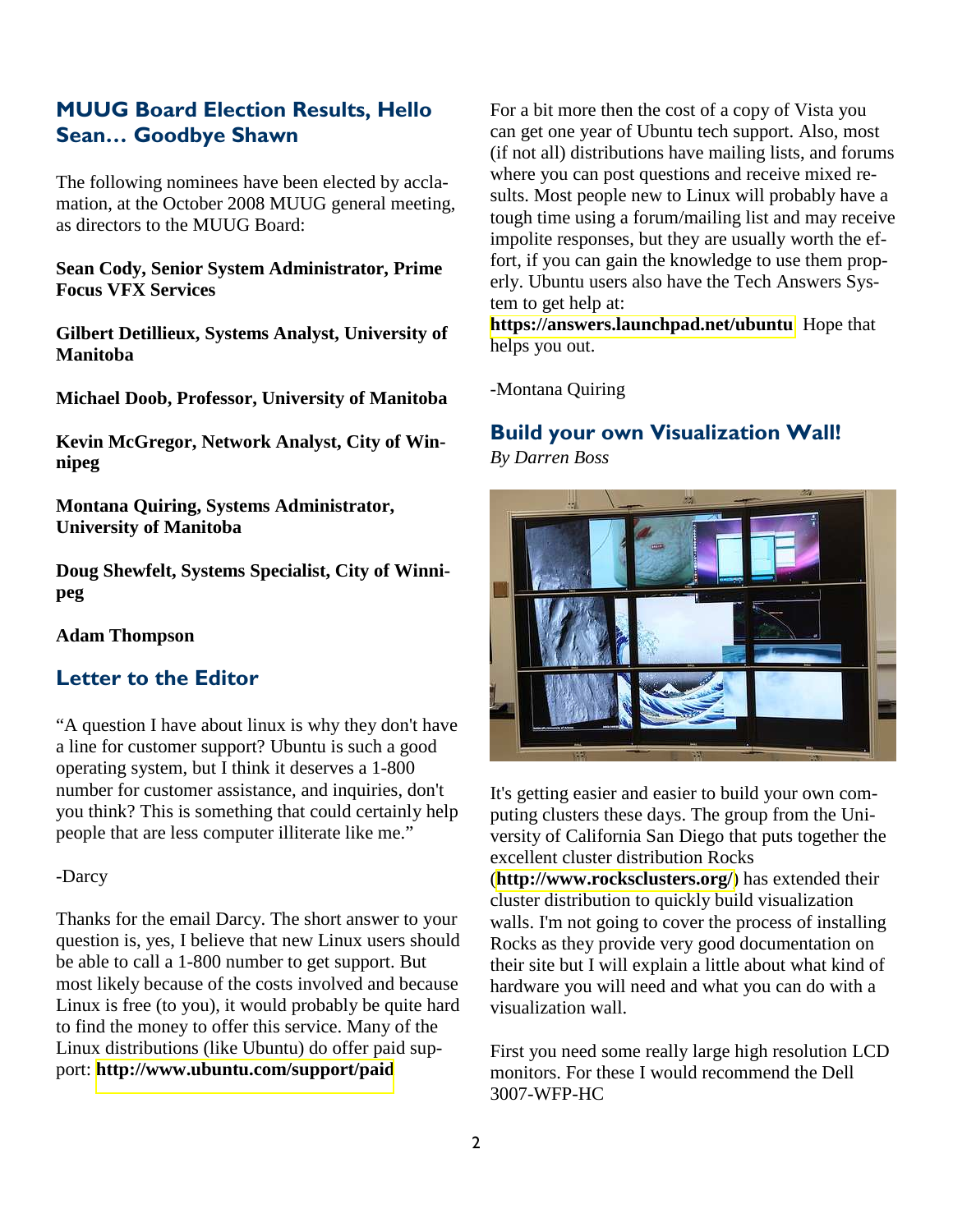(**[http://accessories.us.dell.com/sna/productdetail.as](http://accessories.us.dell.com/sna/productdetail.aspx?c=us&l=en&s=dhs&cs=19&sku=222-7175) [px?c=us&l=en&s=dhs&cs=19&sku=222-7175](http://accessories.us.dell.com/sna/productdetail.aspx?c=us&l=en&s=dhs&cs=19&sku=222-7175)**).

They have a very small bezel and are one of the few displays that another group at UCSD has provided a handy spreadsheet for ordering mounting parts for. To mount the displays, see the following wiki at **[http://wiki.optiputer.net/optiportal/index.php/Mai](http://wiki.optiputer.net/optiportal/index.php/Main_Page) [n\\_Page](http://wiki.optiputer.net/optiportal/index.php/Main_Page)**. There are some spreadsheets linked on that page that will help you order the frame to mount your displays on. Next you will need a minimum of one computer for every two displays and a Nvidia based video card. You can run more than two displays per machine but currently the Rocks distribution only supports two per system and Nvidia based graphics cards only.

Now it's time to configure your frontend computer. This machine will also need a display but only a single monitor and it doesn't need to big a huge display. This computer also needs two network cards, one which will be connected to a switch that all the other machines in your wall will be connected to and the other to the Internet. This is the machine you will install Rocks to. Follow the instructions for installing the viz roll from the Rocks website at

#### **[http://www.rocksclusters.org/roll-](http://www.rocksclusters.org/roll-documentation/viz/5.0/)**

**[documentation/viz/5.0/](http://www.rocksclusters.org/roll-documentation/viz/5.0/)**. Once this machine is installed and you configure the other machine to PXE boot, they will install the distribution provided by the frontend computer. This has been an incredibly condensed and simplified instructions on how to build a visualization wall but by following the links provided and with a background in setting up Linux servers, you shouldn't have too much problem.

So now that you have a visualization wall, what can you do with it. The easiest thing you can do is use Xdmx to bring up a X display on the wall. On the frontend you would simply type "rocks start dmx". This will bring up a multihead X display running the fvwm window manager on the display wall. From here you can open up an xterm and launch any application you desire on the wall. If you plan on running any OpenGL applications, you should first run "rocks enable chromium" which will distribute the rendering of OpenGL applications when they are launched. Now you can run applications like Google Earth and OpenGL based games that run under Linux on the

wall. With Google Earth you will have to install a slightly older version to get it too work. Version 4.2 is the last version that works with chromium.

Another piece of visualization software included with Rocks is Sage. The Sage home page is at

**<http://www.evl.uic.edu/cavern/sage/index.php>**. Sage will allow you to efficiently load images and playback movies on the wall. You can even connect to remote computers running VNC and have the desktop appear on the wall.

Check out our deployment and usage photos at **[http://www.flickr.com/photos/netscruff/tags/visuali](http://www.flickr.com/photos/netscruff/tags/visualization/) zation**/. If you have any questions, feel free to email me at **[darren.boss@arizona.edu](mailto:darren.boss@arizona.edu)**.

*Darren did his undergrad at the U of M in the CS department and worked for CNS for a stint.* 

#### Review: Ampache, for the love of music *By Montana Quiring*

I'm not sure if you have ever been in the same boat that I was in, but there is probably a good chance you were. Lets rewind a bit. I used to have a lot of 8 tracks and cassettes that were neatly organized on a rack. I could find the music I wanted without much effort. Now lets Fast-forward to the modern world. I now have MP3 files scattered across 5 computers with 5 different operating systems plus MP3's backed up on another 20 CDR's. I don't know where anything is or what I even have anymore.

So what will be my savior? Rythmbox? iTunes? Songbird? MPD? A portable hard drive? None of those. I need an OS independent solution, because in one single day I'll typically use Unix, Linux, Windows, Mac and embedded Linux. I decided to test drive some web based media player/catalogue apps. There were a lot of choices but the one that I found worked best for me was Ampache.

Here is the about info from their website.... "Ampache is a Web-based Audio file manager. It is implemented with MySQL, and PHP. It allows you to view, edit, and play your audio files via the web. It has support for playlists, artist and album views, album art, random play, playback via Http/On the Fly Transcoding and Downsampling, Vote based play-